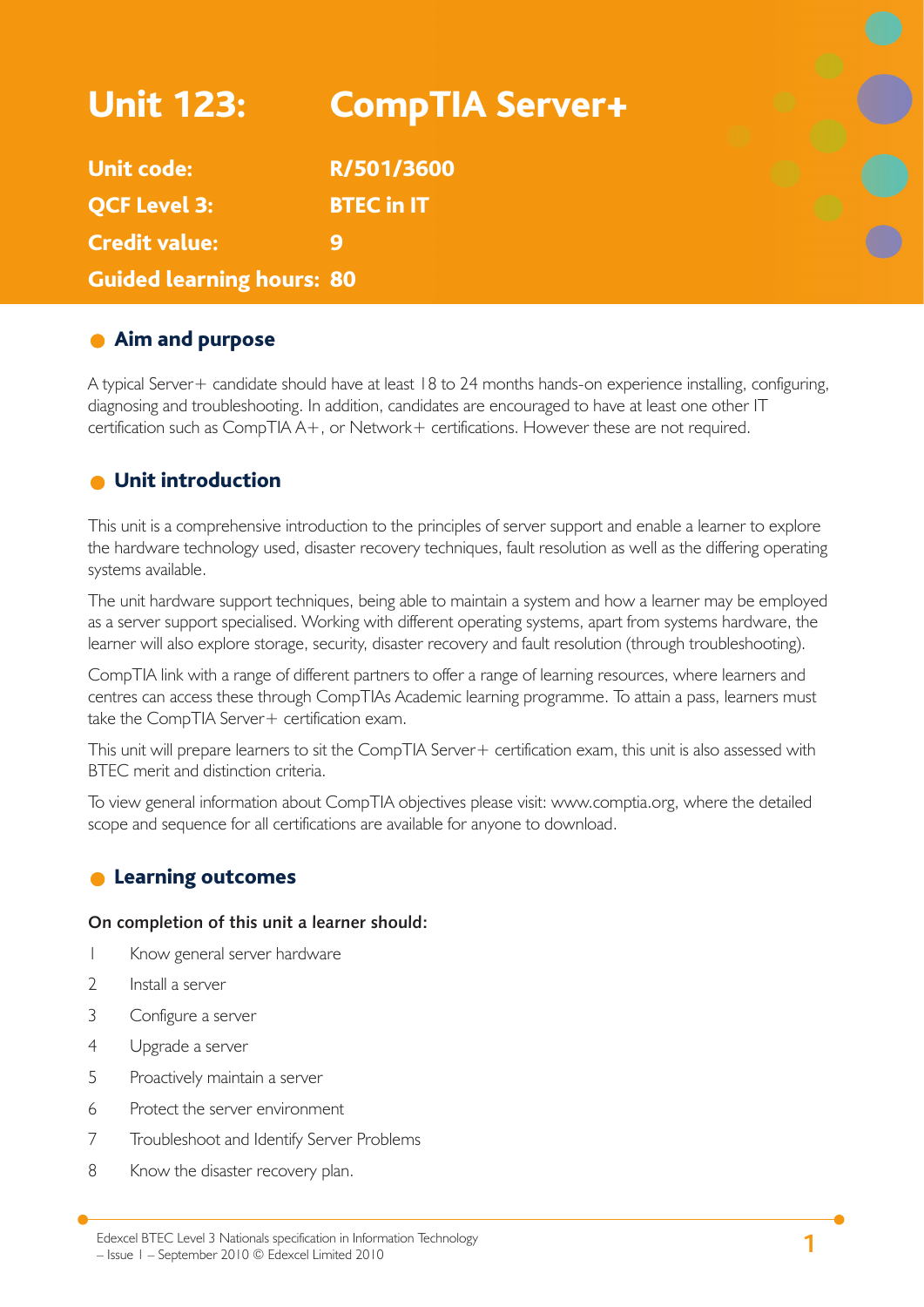# Unit content in relation to the Merit and Distinction Criteria

*Hardware*: eg motherboard, processor, memory, RAID, drive speed, bus types, fault tolerance

*Operating system*: eg Microsoft Windows Server Platform, Linux (any variant), Unix, virtualisation concepts, virtualisation practice, directory services,

*Disaster recovery*: eg backup methodology, data retention, data destruction, system replication

*Storage*: eg RAID, choice of redundant systems, capacity, access speed, location, mirroring

*Networking*: eg addressing, proxy, domain name service, active directory, default gate way, wireless, Bluetooth, cabled connection, fibre connection, directory services

*Security*: eg firewall, antivirus, spyware, updates, service packs, user access levels, supervisor password, location of server, access to server

*Scenario*: one server in a network of multiple servers using a 'directory services' structure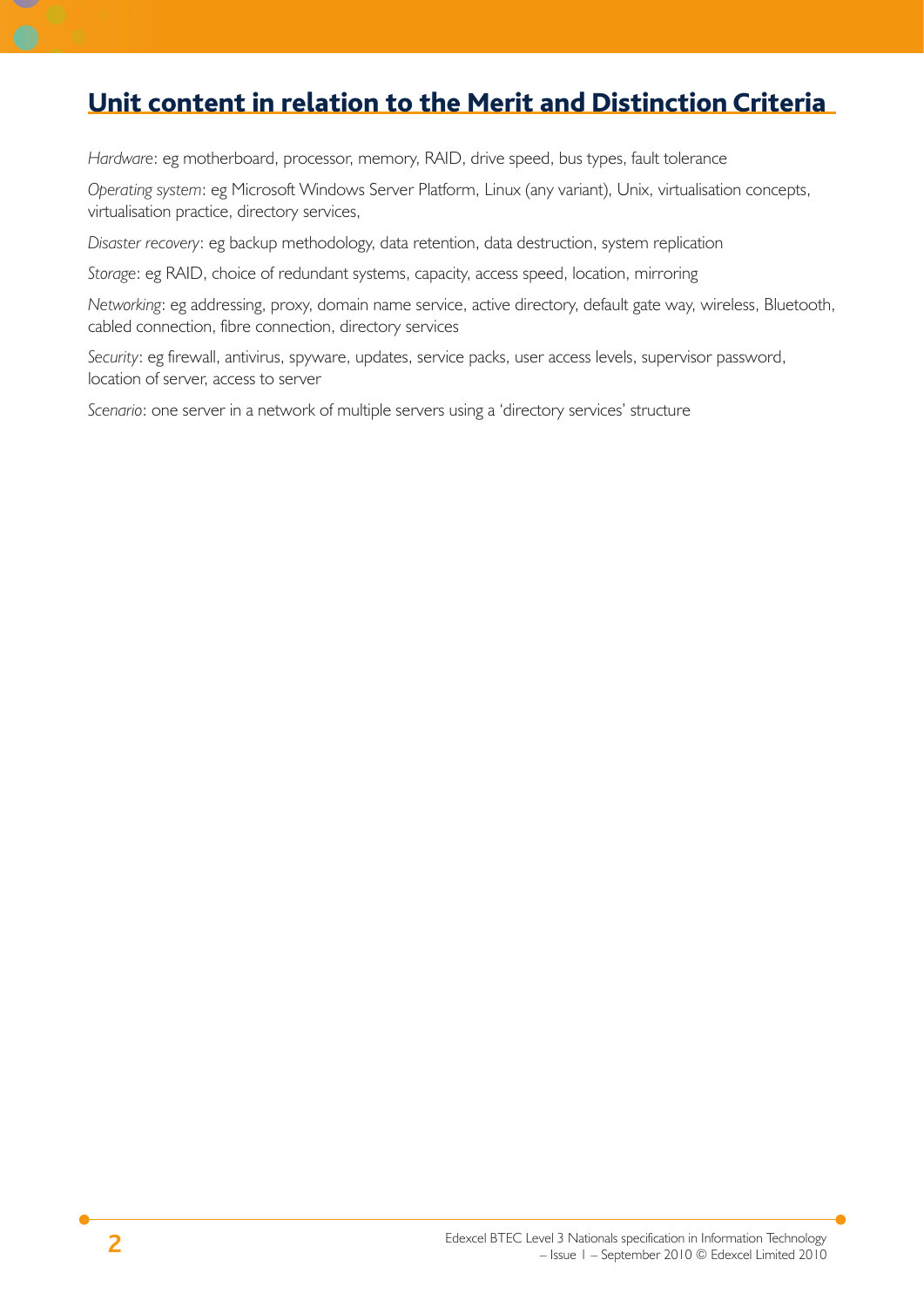# Assessment and grading criteria

In order to pass this unit, the evidence that the learner presents for assessment needs to demonstrate that they can meet all the learning outcomes for the unit. The assessment criteria for a pass grade describe the level of achievement required to pass this unit.

| <b>Assessment and grading criteria</b>                                                  |                                                                                                                          |                                                                                             |                                                                                                                                             |                                                                                |  |
|-----------------------------------------------------------------------------------------|--------------------------------------------------------------------------------------------------------------------------|---------------------------------------------------------------------------------------------|---------------------------------------------------------------------------------------------------------------------------------------------|--------------------------------------------------------------------------------|--|
| To achieve a pass grade the<br>evidence must show that the<br>learner is able to:       | To achieve a merit grade the<br>evidence must show that, in<br>addition to the pass criteria,<br>the learner is able to: |                                                                                             | To achieve a distinction grade<br>the evidence must show that,<br>in addition to the pass and<br>merit criteria, the learner is<br>able to: |                                                                                |  |
| Pass CompTIA Server+<br><b>Certification Exam</b><br>The centre will evidence this with | M <sub>1</sub>                                                                                                           | recommend server hardware<br>and operating system based<br>on a given scenario              | D <sub>1</sub>                                                                                                                              | evaluate the recommended<br>hardware and operating<br>system solution          |  |
| a copy of the learners results,                                                         |                                                                                                                          | [IE, CT]                                                                                    |                                                                                                                                             | [IE, CT, SM]                                                                   |  |
| the learner MUST PASS at the<br>minimum set by CompTIA.                                 | M <sub>2</sub>                                                                                                           | implement and manage<br>networking, security and<br>storage for a server system<br>[IE, SM] | D <sub>2</sub>                                                                                                                              | evaluate the effectiveness<br>of the planned disaster<br>recovery.<br>[SM, IF] |  |
|                                                                                         | M3                                                                                                                       | plan a disaster recovery for<br>the scenario<br><b>TW, EP, SMT</b>                          |                                                                                                                                             |                                                                                |  |
|                                                                                         | M <sub>4</sub>                                                                                                           | implement disaster recovery.<br><b>TW, EP, SMT</b>                                          |                                                                                                                                             |                                                                                |  |

**PLTS**: This summary references where applicable in the pass criteria, in the square brackets, the elements of the personal, learning and thinking skills. It identifies opportunities for learners to demonstrate effective application of the referenced elements of the skills.

| Key | $E$ = independent enquirers             | $R_L$ - reflective learners | $\mathsf{SM}$ – self-managers        |
|-----|-----------------------------------------|-----------------------------|--------------------------------------|
|     | $\blacktriangle$ CT – creative thinkers | TW – team workers           | $\vert$ EP – effective participators |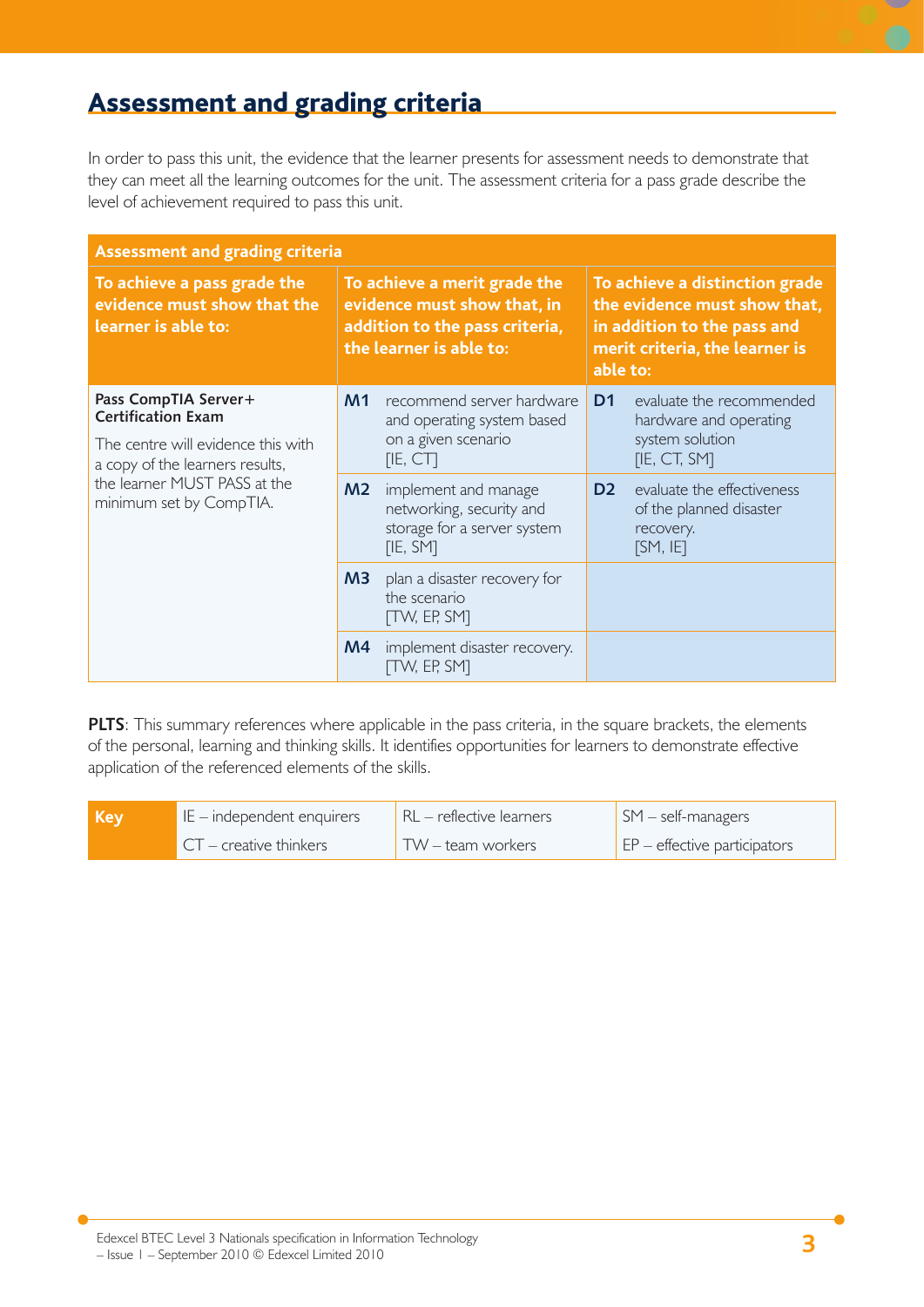# Essential guidance for tutors

## **Delivery**

The CompTIA Server+ course and associated certifications are delivered as part of an academic programme available to centres in UK and Eire. Centres may only access this certification's associated discounts from within this programme are advised to seek guidance on what current courses comprise the study/delivery required for learners to access the certification.

More information on the programme, membership and delivery requirements can be found at www.comptia.org.

If learners are taking CompTIA study as part of their BTEC programme, it is recommended that both programmes of study are integrated. Practical and theory tasks for the CompTIA programme can be integrated into the study required for the merit and distinction criteria within this unit.

The outcomes of this unit are synergic with the other CompTIA units as well as those offered by Cisco, Microsoft and VMWare, where there are considerable differences. This unit may be delivered in parallel or in sequence. Units in systems support and networking, that are both BTEC specific as well as from other vendors may be taught in conjunction with the CompTIA units to enhance the learners experience.

## **Outline learning plan**

CompTIA as part of the their academy programme, provide learning plans and study guidance for their courses. CompTIA recommend an estimated 75 hours of delivery to attain the pass criteria, in line with QCF credit and notional learning hours. The notional hours for managed learning is set at 40 for learners to attempt the merit and distinction.

### **Assessment**

To achieve a pass grade, learners must pass the CompTIA Server + examination.

#### **Programme of suggested assignments**

The table below shows a programme of suggested assignments that cover the merit and distinction criteria in the assessment and grading grid. This is for guidance and it is recommended that centres either write their own assignments or adapt any Edexcel assignments to meet local needs and resources.

|                | Criteria covered Assignment title Scenario |                                                                                                                                                                                                                                                                      | <b>Assessment method</b>                                                |
|----------------|--------------------------------------------|----------------------------------------------------------------------------------------------------------------------------------------------------------------------------------------------------------------------------------------------------------------------|-------------------------------------------------------------------------|
| MI, DI         | System<br>Recommendation                   | Learners are asked to recommend<br>and evaluate a system proposal based<br>on currently available technology, the<br>assessment could be enhanced by<br>encouraging learners to compare different<br>types of systems available on the market<br>(Windows vs Linux). | Presentation, poster,<br>oral, report, video.                           |
| M2, M3, M4, D2 | Support the system                         | Learners will support a system ensuring it<br>is operational, secure capable of disaster<br>recovery and providing a network service.                                                                                                                                | Presentation, poster,<br>oral, report, video,<br>practical observation. |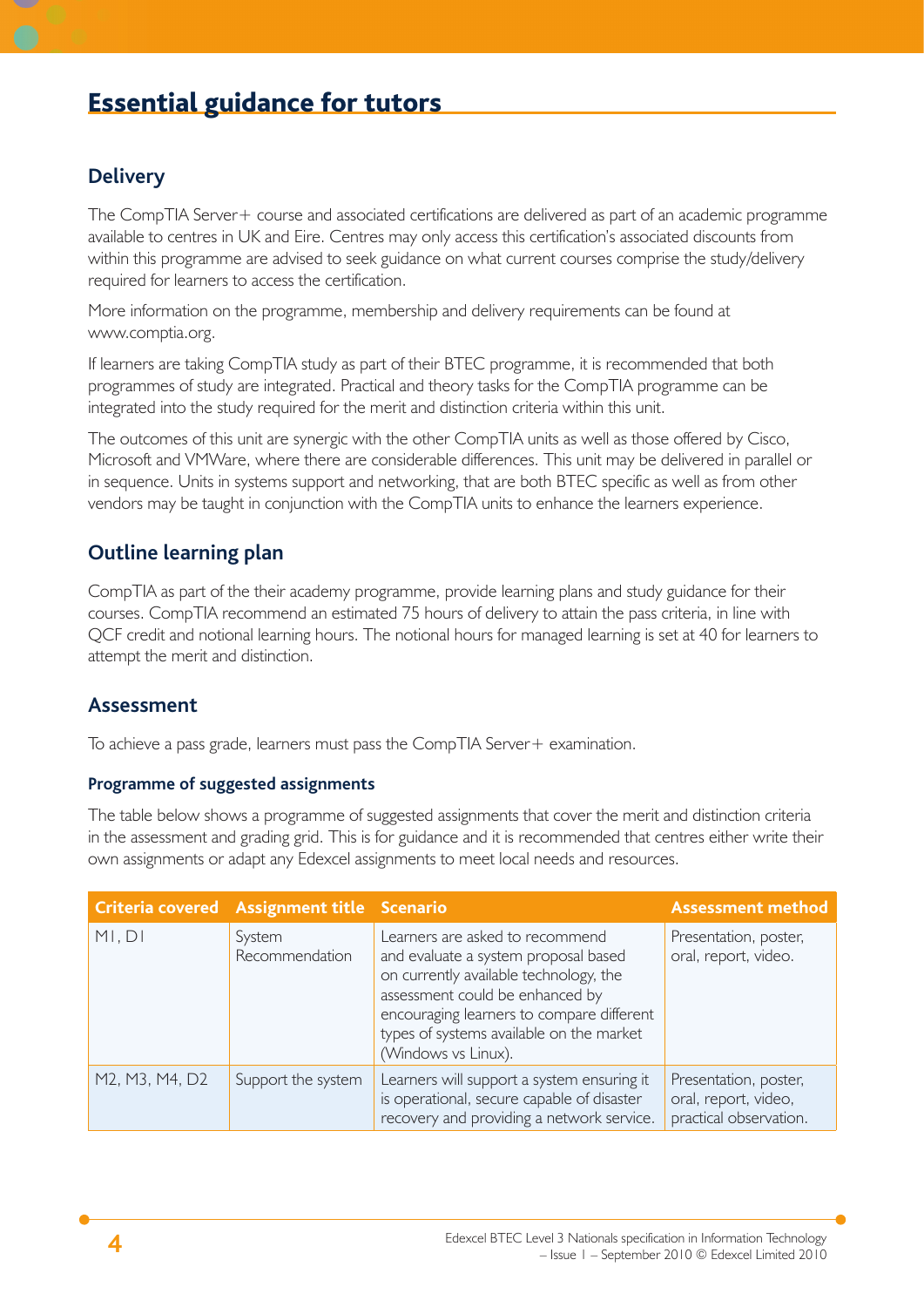## **Links to National Occupational Standards, other BTEC units, other BTEC qualifi cations and other relevant units and qualifi cations**

To be completed, links to 6.1 of the NOS and may be co-presented with all other CompTIA modules

### **Essential resources**

As members of the CompTIA academic programme, centres may choose to access a range of teaching and assessment practice resources. The technological requirement for this unit does not demand any more than the 'average' centre is already providing for a computer systems session, old computers, spare components, replacement parts will enhance the learning experience. If a centre is restricted by the cost of licensing, many Linux distributions exist, that are easy to install in both desktop and server versions and now comparable in support and management terms to other popular operating systems.

## **Employer engagement and vocational contexts**

CompTIA certification is internationally recognized by a diverse range of employers (from SME's to large corporations) as one of the principal certifications in systems support and maintenance.

## **Indicative reading for learners**

For access to the CompTIA academic programme resources and more information on joining the programme, please visit www.comptia.org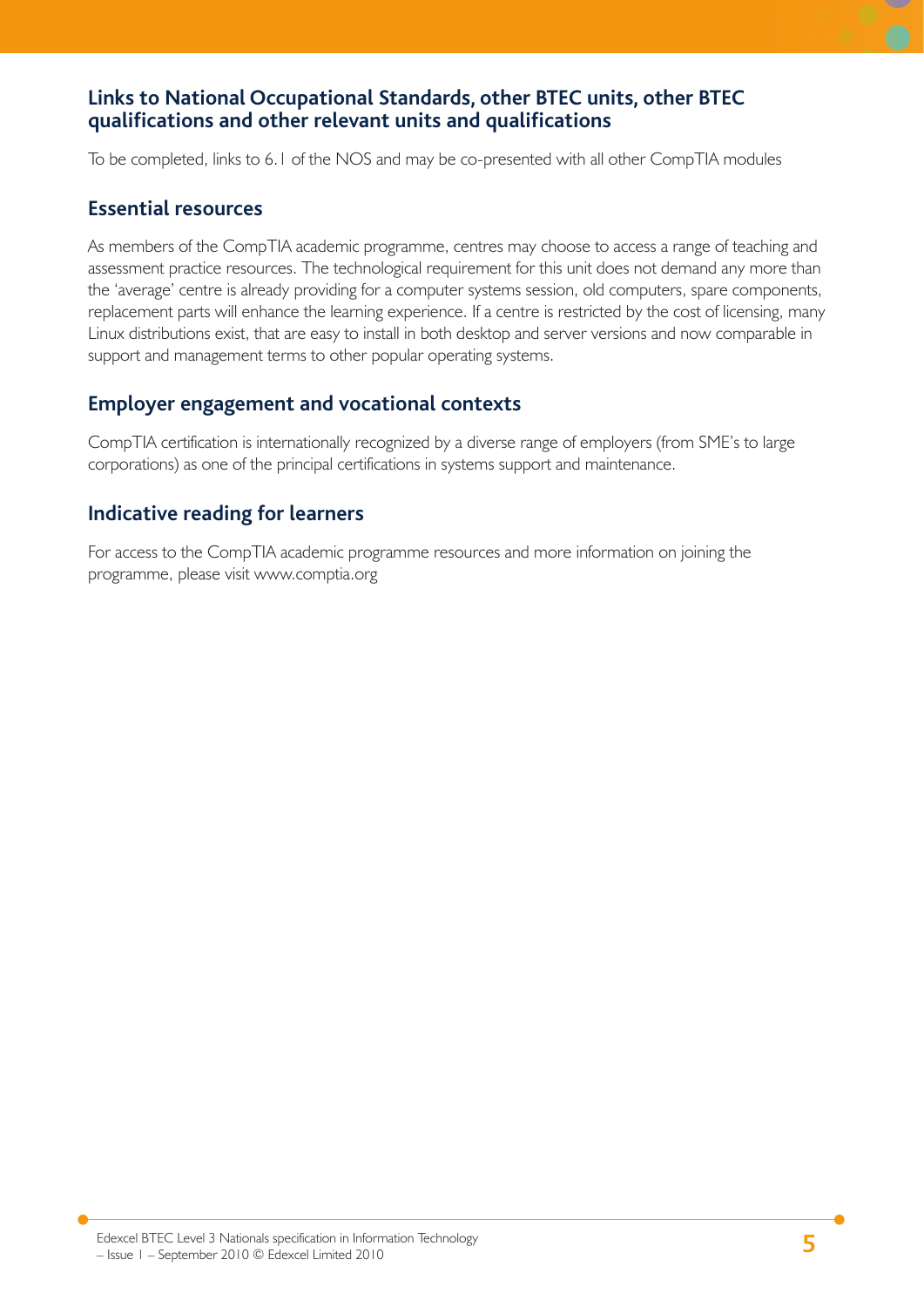## **Delivery of personal, learning and thinking skills**

The table below identifies the opportunities for personal, learning and thinking skills (PLTS) that have been included within the pass assessment criteria of this unit.

| <b>Skill</b>                   | When learners are                                                                      |  |
|--------------------------------|----------------------------------------------------------------------------------------|--|
| Independent enquirers          | The pass criteria is set by an examination, the PLTS of self management and            |  |
| <b>Creative thinkers</b>       | reflective learning is supported by the learner, taking personal study and revision in |  |
| Reflective learners            | advance of the Examination.                                                            |  |
| <b>Team workers</b>            |                                                                                        |  |
| Self-managers                  |                                                                                        |  |
| <b>Effective participators</b> |                                                                                        |  |

Although PLTS are identified within this unit as an inherent part of the assessment criteria, there are further opportunities to develop a range of PLTS through various approaches to teaching and learning.

| Skill                      | When learners are                                                                                                |
|----------------------------|------------------------------------------------------------------------------------------------------------------|
| Independent enquirers      | investigating current hardware and operating system solutions as well as testing<br>and troubleshooting a system |
| <b>Creative thinkers</b>   | preparing a recommendation for a system as well as testing and troubleshooting a<br>system                       |
| <b>Reflective learners</b> | evaluating their recommended system as well as testing and troubleshooting a<br>system                           |
| Self-managers              | implementing hardware solutions, networking solutions and security solutions.                                    |